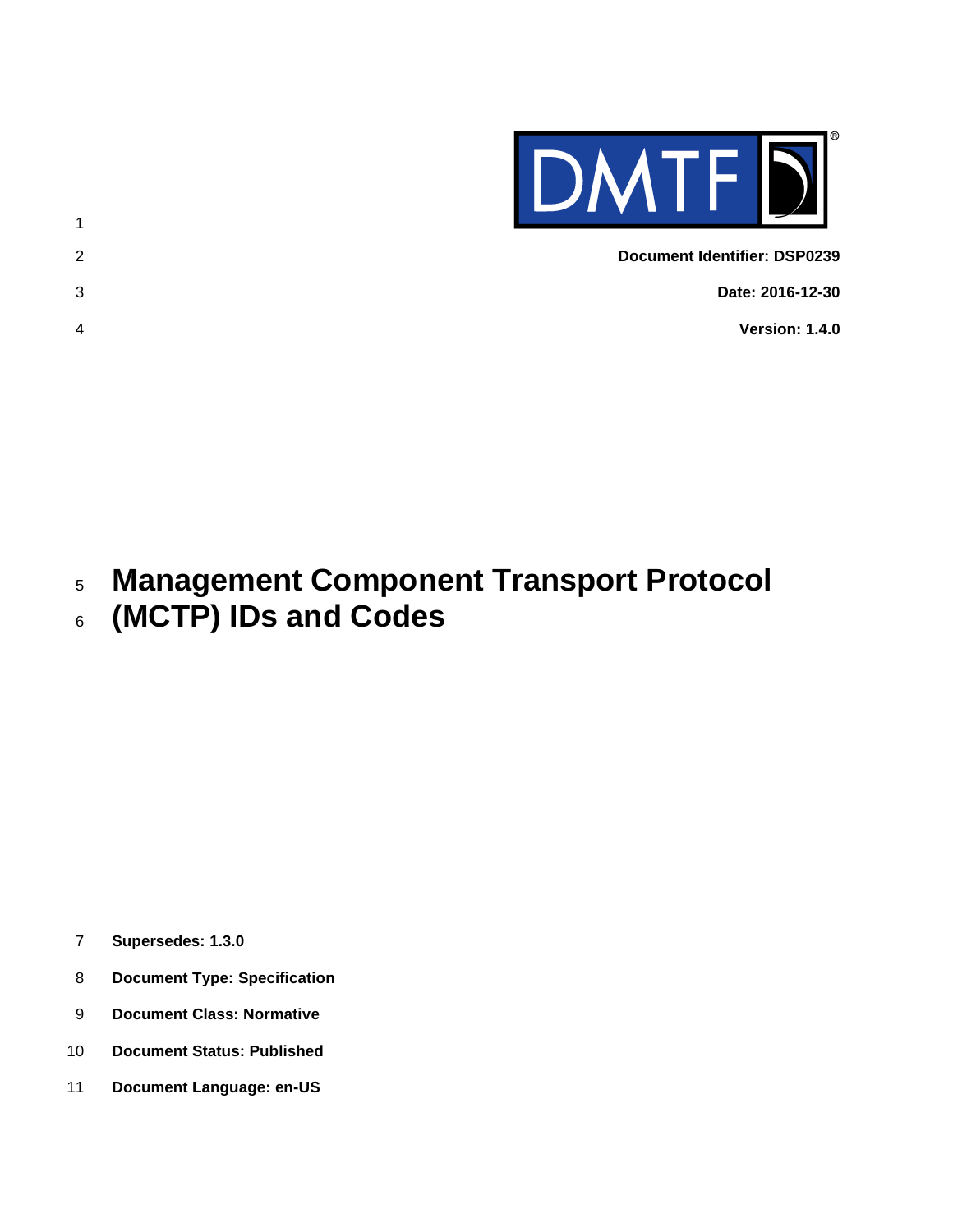| 13 | <b>Copyright Notice</b>                                                                                        |
|----|----------------------------------------------------------------------------------------------------------------|
| 14 | Copyright © 2009, 2012, 2015, 2017 Distributed Management Task Force, Inc. (DMTF). All rights                  |
| 15 | reserved.                                                                                                      |
| 16 | DMTF is a not-for-profit association of industry members dedicated to promoting enterprise and systems         |
| 17 | management and interoperability. Members and non-members may reproduce DMTF specifications and                 |
| 18 | documents, provided that correct attribution is given. As DMTF specifications may be revised from time to      |
| 19 | time, the particular version and release date should always be noted.                                          |
| 20 | Implementation of certain elements of this standard or proposed standard may be subject to third party         |
| 21 | patent rights, including provisional patent rights (herein "patent rights"). DMTF makes no representations     |
| 22 | to users of the standard as to the existence of such rights, and is not responsible to recognize, disclose,    |
| 23 | or identify any or all such third party patent right, owners or claimants, nor for any incomplete or           |
| 24 | inaccurate identification or disclosure of such rights, owners or claimants. DMTF shall have no liability to   |
| 25 | any party, in any manner or circumstance, under any legal theory whatsoever, for failure to recognize,         |
| 26 | disclose, or identify any such third party patent rights, or for such party's reliance on the standard or      |
| 27 | incorporation thereof in its product, protocols or testing procedures. DMTF shall have no liability to any     |
| 28 | party implementing such standard, whether such implementation is foreseeable or not, nor to any patent         |
| 29 | owner or claimant, and shall have no liability or responsibility for costs or losses incurred if a standard is |
| 30 | withdrawn or modified after publication, and shall be indemnified and held harmless by any party               |
| 31 | implementing the standard from any and all claims of infringement by a patent owner for such                   |
| 32 | implementations.                                                                                               |
| 33 | For information about patents held by third-parties which have notified the DMTF that,                         |
| 34 | in their opinion, such patent may relate to or impact implementations of DMTF                                  |
| 35 | standards, visit http://www.dmtf.org/about/policies/disclosures.php.                                           |
| 36 | PCI-SIG, PCIe, and the PCI HOT PLUG design mark are registered trademarks or service marks of PCI-             |
| 37 | SIG.                                                                                                           |

- All other marks and brands are the property of their respective owners.
-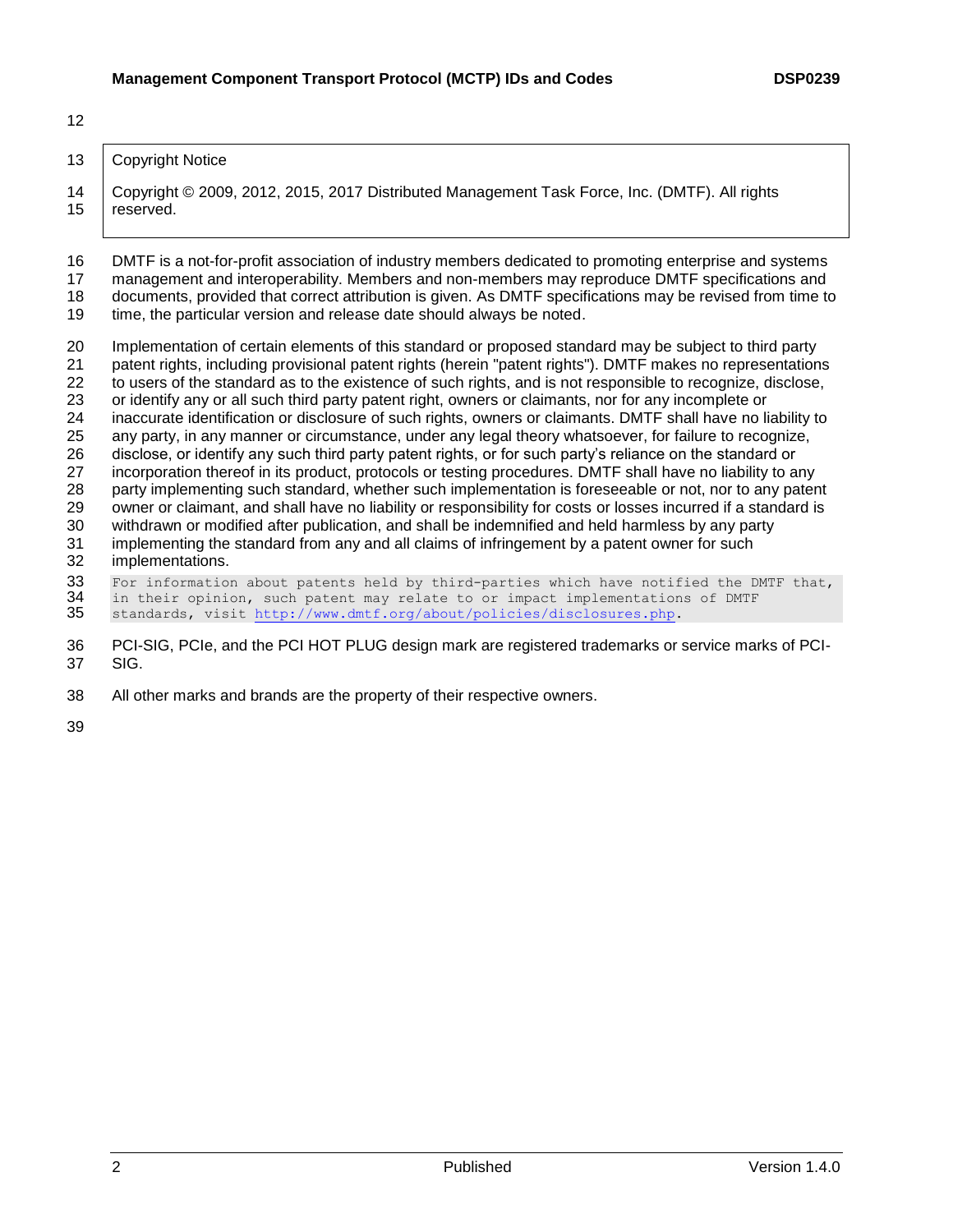40

# **CONTENTS**

| 41 |               |     |  |
|----|---------------|-----|--|
| 42 |               |     |  |
| 43 |               |     |  |
| 44 | $\mathcal{P}$ |     |  |
| 45 | 3             |     |  |
| 46 | 4             |     |  |
| 47 | 5             |     |  |
| 48 |               |     |  |
| 49 |               | 5.2 |  |
| 50 | 6             |     |  |
| 51 | 7             |     |  |
| 52 | 8             |     |  |
| 53 | 9             |     |  |
| 54 | 10            |     |  |
| 55 |               |     |  |
| 56 |               |     |  |
| 57 |               |     |  |

#### **Tables** 58

| 63 |  |
|----|--|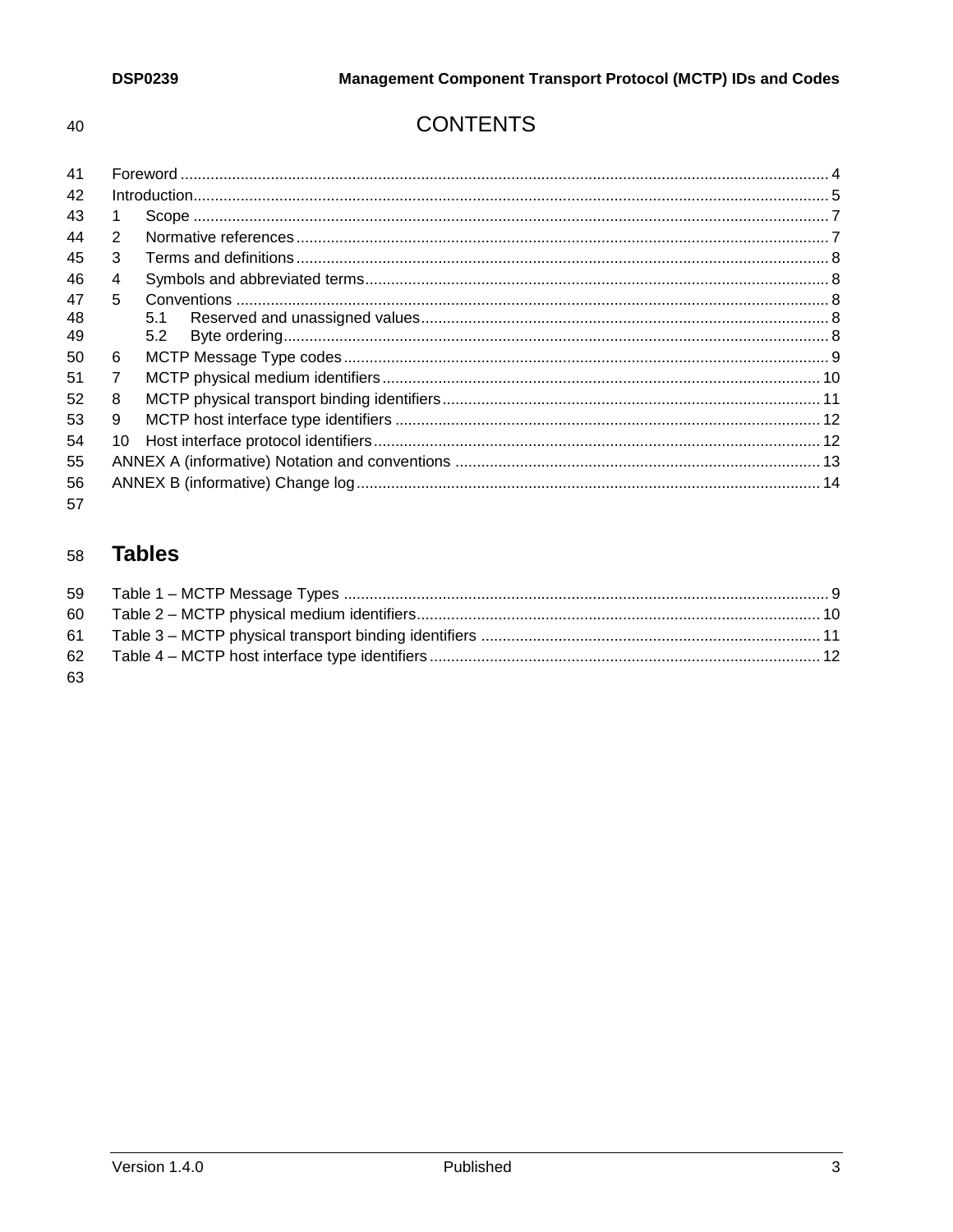## <span id="page-3-0"></span>64 Foreword

- 65 The *Management Component Transport Protocol (MCTP) IDs and Codes* (DSP0239) was prepared by 66 the PMCI Working Group.
- 67 DMTF is a not-for-profit association of industry members dedicated to promoting enterprise and systems 68 management and interoperability.

#### 69 **Acknowledgments**

70 The DMTF acknowledges the following individuals for their contributions to this document:

#### 71 **Editors:**

- 72 Hemal Shah Broadcom Corporation
- 73 Tom Slaight Intel Corporation
- 74 Philip Chidester Dell Inc.
- 75 Edward Newman Hewlett Packard Enterprise

#### 76 **Contributors:**

- 77 · Alan Berenbaum SMSC
- 78 · Patrick Caporale Lenovo
- 79 Kelly Couch Intel Corporation
- 80 · Ed Klodnicki IBM
- 81 Patrick Kutch Intel Corporation
- 82 Yuval Itkin Mellanox Technologies
- 83 **•** Eliel Louzoun Intel Corporation
- 84 Zvika Perry QLogic
- 85 · Bob Stevens Dell Inc.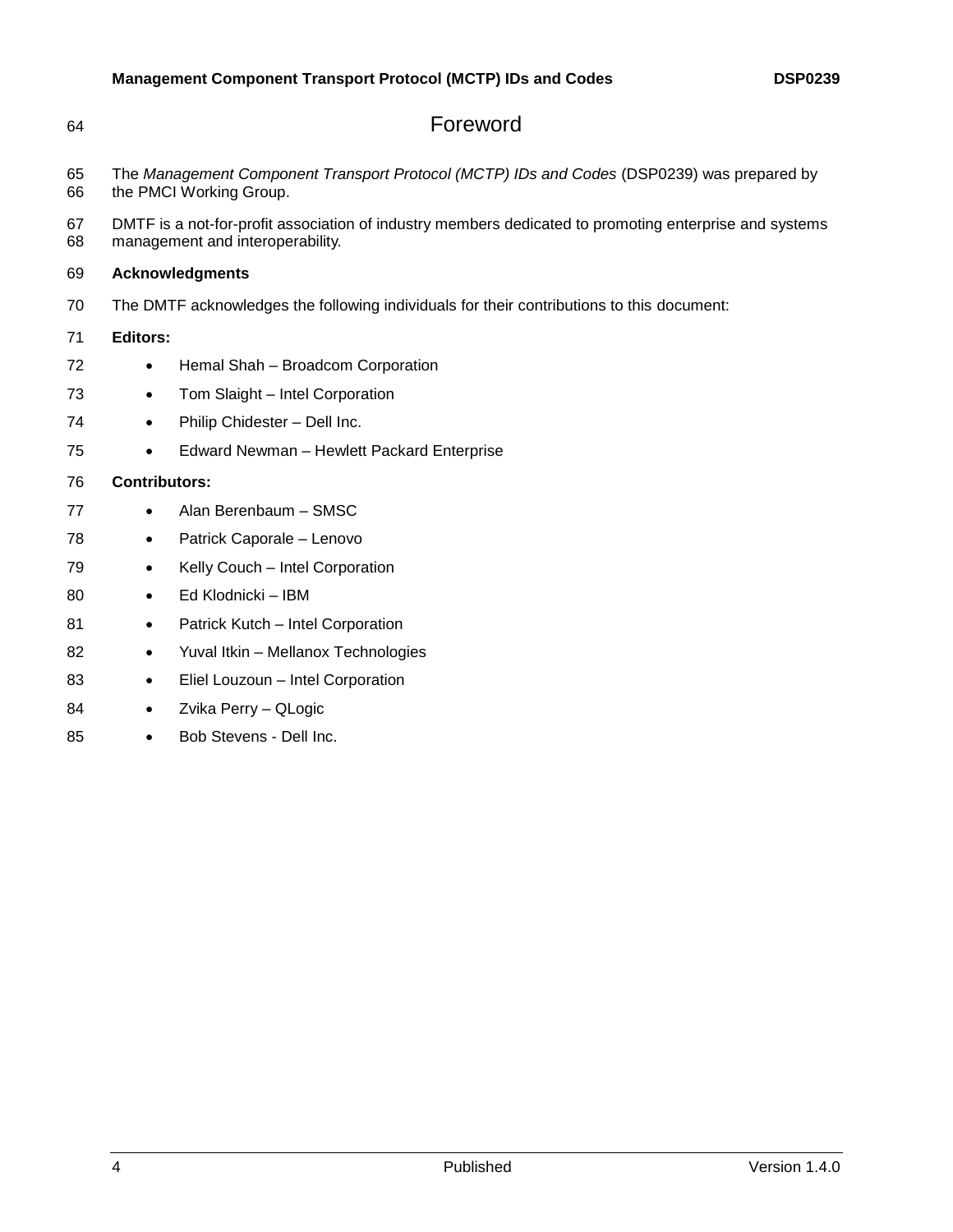## <span id="page-4-0"></span>Introduction

- This document presents a collection of IDs and codes that are used across the Management Component
- 88 Transport Protocol (MCTP) and transport binding specifications.
- The MCTP defines a communication model intended to facilitate communication between:
- 90 Management controllers and other management controllers
- 91 Management controllers and management devices
- The communication model includes a message format, transport description, message exchange patterns, and configuration and initialization messages.
- The *MCTP Base Protocol Specification* [\(DSP0236\)](#page-6-2) describes the protocol and commands used for
- communication within and initialization of an MCTP network. Associated with the *Base Protocol*
- *Specification* are transport binding specifications that define how the MCTP base protocol and MCTP
- control commands are implemented on a particular physical transport type and medium.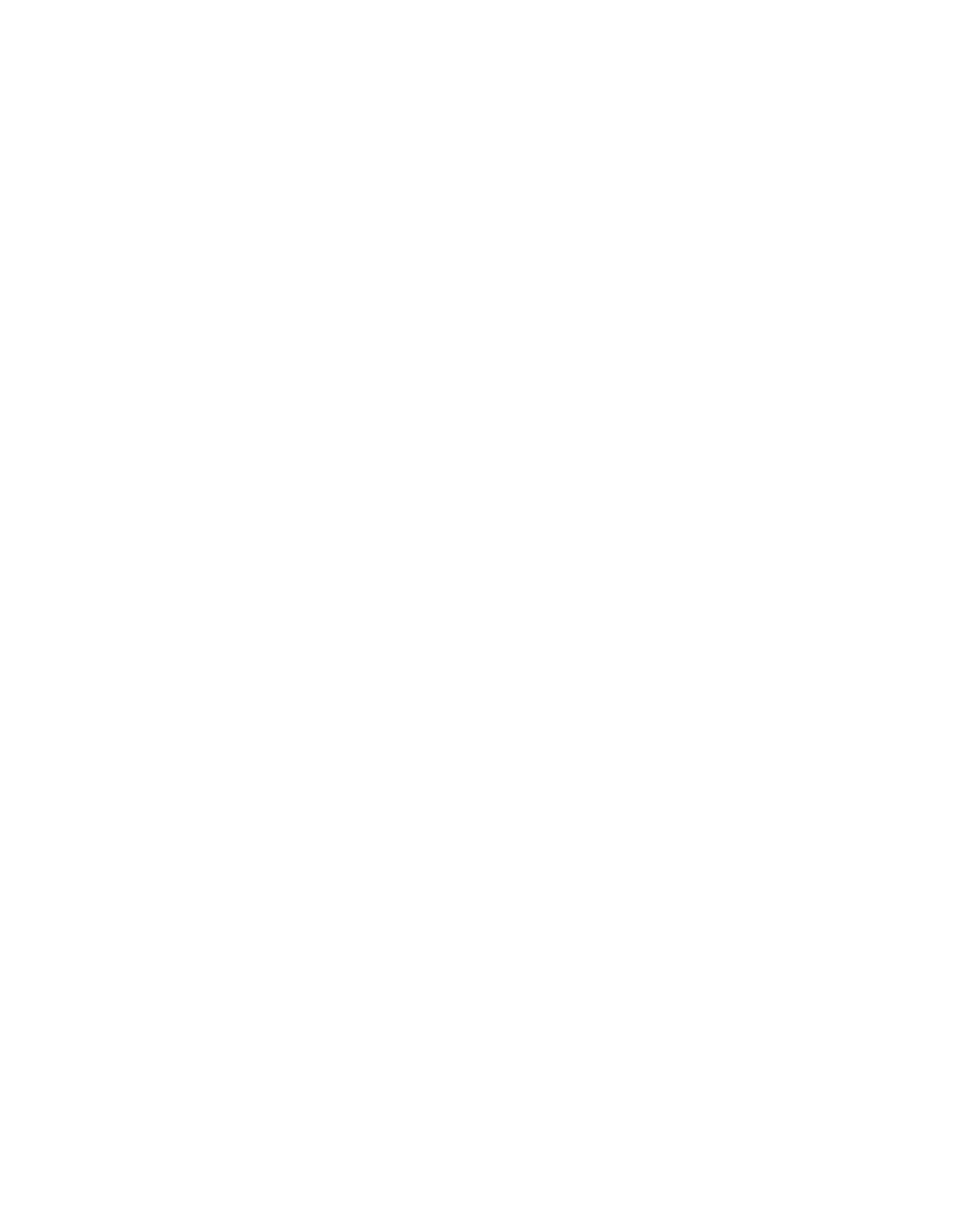- 
- 

# **Management Component Transport Protocol (MCTP) IDs and Codes**

## <span id="page-6-0"></span>**1 Scope**

The *Management Component Transport Protocol (MCTP) IDs and Codes* document provides a

 consolidated list of major IDs and codes used across the MCTP protocol and transport binding specifications. Only IDs and codes that are required by a particular specification should be included in

that specification. IDs and codes values for other specifications should not be repeated for reference.

Instead, a reference to this specification should be provided.

- The following is an overview of the different sets of codes and identifiers (enumeration values) that are specified in this document:
- **MCTP message type codes**
- Collection of the message type codes used for MCTP messages
- **MCTP physical medium identifiers**
- Collection of identifiers for the different types of physical media that have been defined
- **MCTP physical transport binding identifiers**
- Collection of identifiers for the specifications that define the operation, formatting, addressing, and encapsulation of MCTP packets over different physical media
- **MCTP host interface type identifiers**
- Collection of identifiers for the different physical interfaces used to transfer MCTP packets between the host and the management controller

## <span id="page-6-1"></span>**2 Normative references**

 The following referenced documents are indispensable for the application of this document. For dated or versioned references, only the edition cited (including any corrigenda or DMTF update versions) applies. For references without a date or version, the latest published edition of the referenced document (including any corrigenda or DMTF update versions) applies.

- DMTF specifications are available at [http://www.dmtf.org/standards/published\\_documents.](http://www.dmtf.org/standards/published_documents) Unless
- otherwise specified, values defined in this document apply to all published DMTF Standard versions of the particular referenced DMTF specification.
- <span id="page-6-8"></span>DMTF DSP0134, SMBIOS Reference Specification
- <span id="page-6-5"></span>DMTF DSP0222, *Network Controller Sideband Interface (NC-SI) Specification*
- <span id="page-6-4"></span>DMTF DSP0235, *NVMe (NVM Express) Management Messages over MCTP Binding Specification*
- <span id="page-6-2"></span>DMTF DSP0236, *Management Component Transport Protocol (MCTP) Base Specification*
- <span id="page-6-6"></span>DMTF DSP0237, *Management Component Transport Protocol (MCTP) SMBusI<sup>2</sup> C Transporting Binding Specification*
- <span id="page-6-7"></span> DMTF DSP0238, *Management Component Transport Protocol (MCTP) PCle VDM Transport Binding Specification*
- <span id="page-6-3"></span>DMTF DSP0241, *PLDM Over MCTP Binding Specification*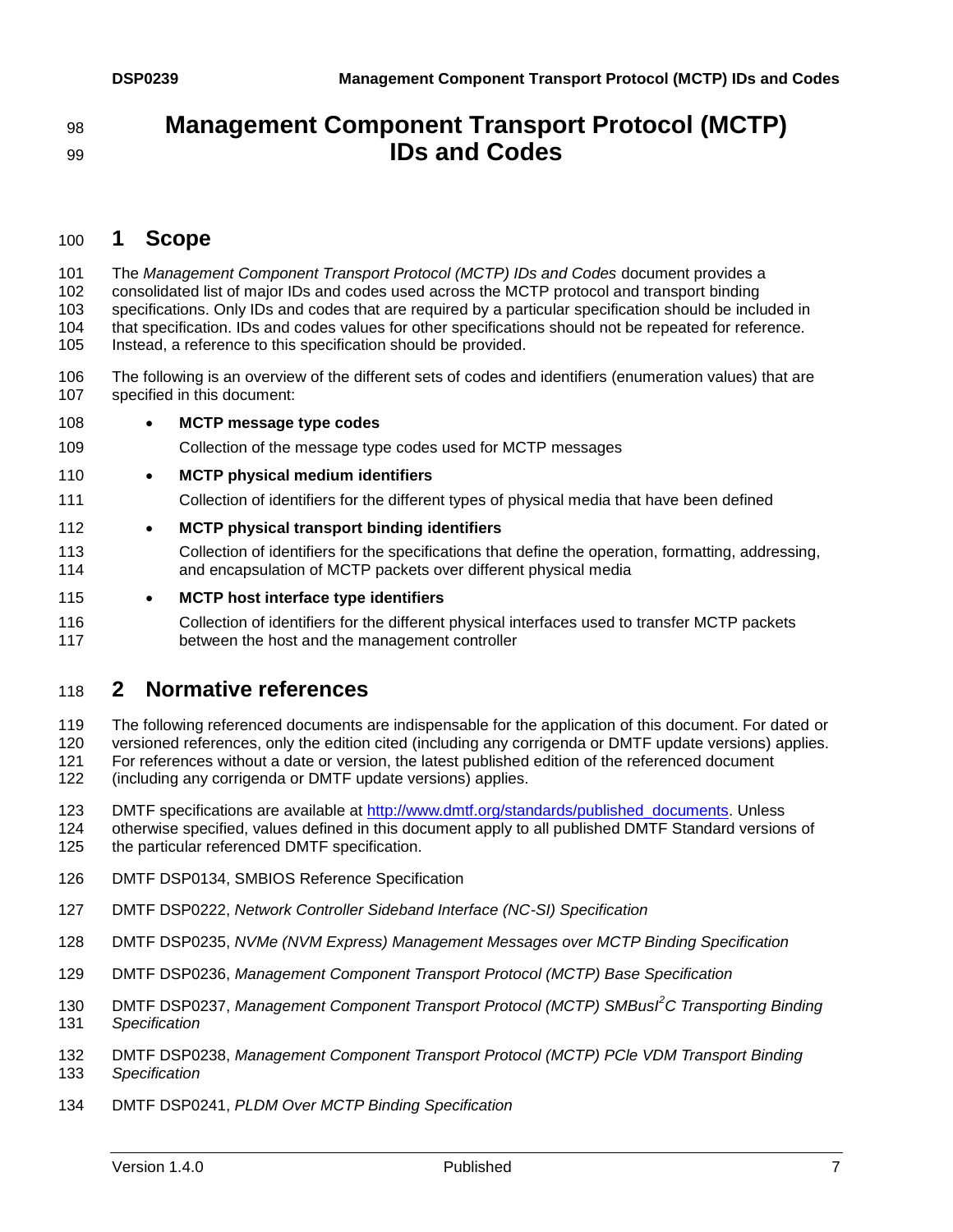#### <span id="page-7-8"></span><span id="page-7-7"></span><span id="page-7-6"></span>**Management Component Transport Protocol (MCTP) IDs and Codes DSP0239**

- DMTF DSP0253, *MCTP Serial Transport Binding Specification*
- DMTF DSP0254, *MCTP KCS Transport Binding Specification*
- <span id="page-7-5"></span>DMTF DSP0261, *NC-SI Over MCTP Binding Specification*
- IPMI Consortium*, Intelligent Platform Management Interface Specification* 1.5 Revision 1.1, February 20, 2002, [http://download.intel.com/design/servers/ipmi/IPMIv1\\_5rev1\\_1.pdf](http://download.intel.com/design/servers/ipmi/IPMIv1_5rev1_1.pdf)
- ISO/IEC Directives, Part 2, *Rules for the structure and drafting of International Standards,*  <http://isotc.iso.org/livelink/livelink?func=ll&objId=4230456&objAction=browse&sort=subtype>
- PCI-SIG, *PCI Express Base Specification 1.1*, PCleV1.1, March 28, 2005
- PCI-SIG, *PCI Express Base Specification 2.0*, PCleV2.1, March 4, 2009
- PCI-SIG, *PCI Express Base Specification 3.0*, PCleV3.0, November 10, 2010
- 145 Philips Semiconductors, *The <sup>P</sup>C-Bus Specification v2.0*, I2C, December 1998
- RMII Consortium, *Reduced Media Independent Interface (RMII) Specification v1.2*, RMII, 1997
- SMBus, *System Management Bus (SMBus) Specification v2.0*, SMBus, 2000,
- <span id="page-7-0"></span><http://www.smbus.org/specs/smbus20.pdf>

## **3 Terms and definitions**

<span id="page-7-1"></span>Refer to [DSP0236](#page-6-2) for terms and definitions that are used in the MCTP specifications.

## **4 Symbols and abbreviated terms**

<span id="page-7-2"></span>Refer to [DSP0236](#page-6-2) for symbols and abbreviated terms that are used in the MCTP specifications.

## **5 Conventions**

<span id="page-7-3"></span>The conventions described in the following clauses apply to this specification.

## **5.1 Reserved and unassigned values**

- Unless otherwise specified, any reserved, unspecified, or unassigned values in enumerations or other numeric ranges are reserved for future definition by the DMTF.
- Unless otherwise specified, numeric or bit fields that are designated as reserved shall be written as 0 (zero) and ignored when read.

## <span id="page-7-4"></span>**5.2 Byte ordering**

 Unless otherwise specified, byte ordering of multi-byte numeric fields or bit fields is "Big Endian" (that is, the lower byte offset holds the most significant byte, and higher offsets hold lesser significant bytes).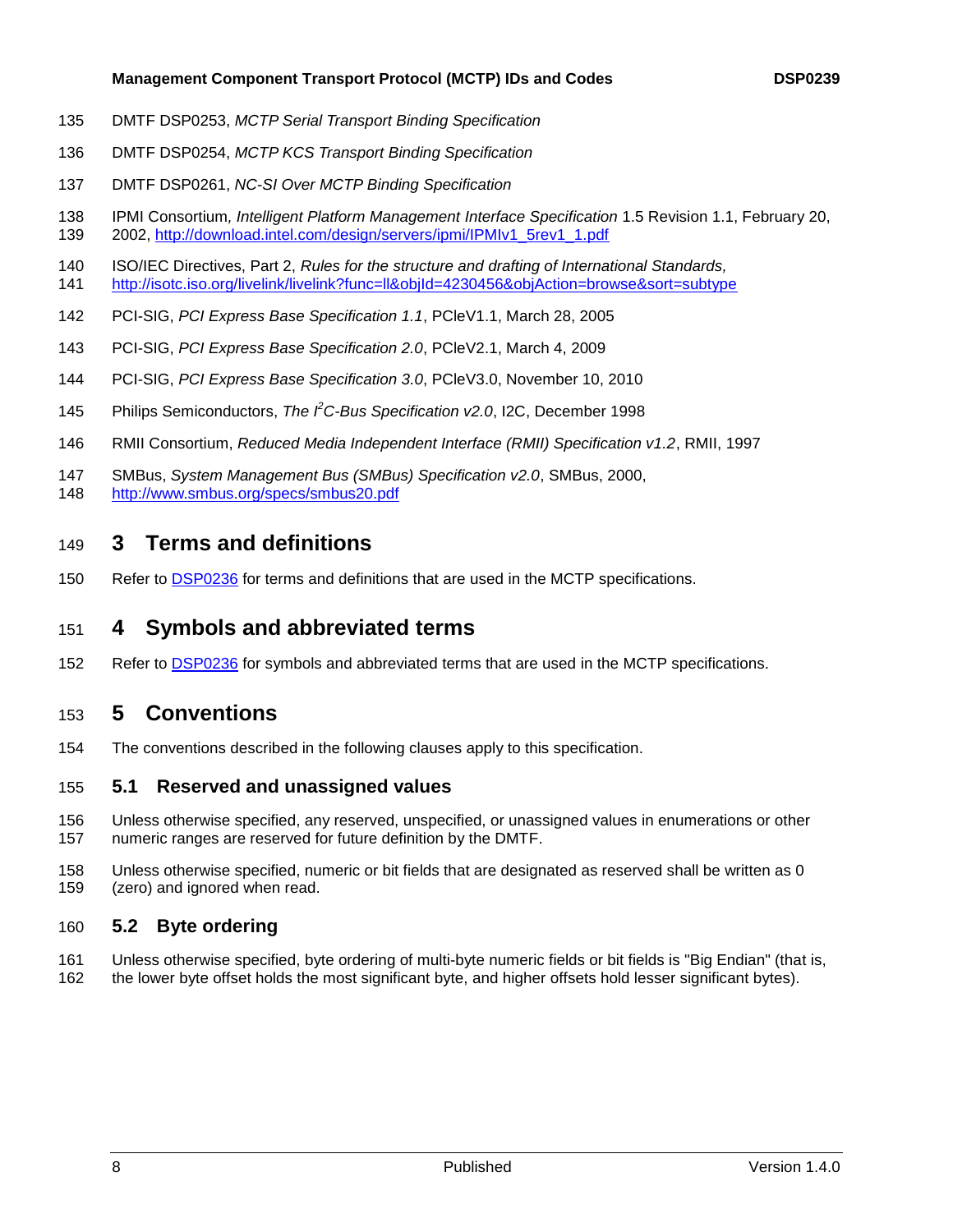# <span id="page-8-0"></span>163 **6 MCTP Message Type codes**

164 [Table 1](#page-8-1) defines the values for the Message Type field for different message types transported through 165 MCTP.

166 NOTE A device that supports a given message type may not support that message type equally across all busses<br>167 that connect to the device. that connect to the device.

| 168 | Table 1 - MCTP Message Types |
|-----|------------------------------|
|-----|------------------------------|

<span id="page-8-1"></span>

| <b>Message Type</b>                                           | <b>Message</b><br><b>Type</b><br>Code | <b>Description</b>                                                                                                                                                                                                                                                                                                                                                                                                                                                                                                                               |
|---------------------------------------------------------------|---------------------------------------|--------------------------------------------------------------------------------------------------------------------------------------------------------------------------------------------------------------------------------------------------------------------------------------------------------------------------------------------------------------------------------------------------------------------------------------------------------------------------------------------------------------------------------------------------|
| <b>MCTP Control</b>                                           | $0 \times 00$                         | Messages used to support initialization and configuration of MCTP<br>communication within an MCTP network, as specified in DSP0236                                                                                                                                                                                                                                                                                                                                                                                                               |
| Platform Level Data<br>Model (PLDM)                           | 0x01                                  | Messages used to convey Platform Level Data Model (PLDM) traffic<br>over MCTP, as specified in DSP0241.                                                                                                                                                                                                                                                                                                                                                                                                                                          |
| <b>NC-SLover MCTP</b>                                         | $0 \times 02$                         | Messages used to convey NC-SI Control traffic over MCTP, as<br>specified in DSP0261.                                                                                                                                                                                                                                                                                                                                                                                                                                                             |
| Ethernet over MCTP                                            | 0x03                                  | Messages used to convey Ethernet traffic over MCTP. See<br>DSP0261. This message type can also be used separately by other<br>specifications.                                                                                                                                                                                                                                                                                                                                                                                                    |
| <b>NVM Express</b><br><b>Management Messages</b><br>over MCTP | $0 \times 04$                         | Messages used to convey NVMe (NVM Express) Management<br>Messages over MCTP, as specified in DSP0235.                                                                                                                                                                                                                                                                                                                                                                                                                                            |
| Vendor Defined - PCI                                          | $0 \times 7E$                         | Message type used to support VDMs where the vendor is identifed<br>using a PCI-based vendor ID. The specification of the initial<br>Message Header bytes for this message type is provided within this<br>specification. The specification of the format of this message is<br>given in DSP0236. Otherwise, the message body content is<br>specified by the vendor, company, or organization identified by the<br>given vendor ID.                                                                                                               |
| Vendor Defined - IANA                                         | $0 \times 7F$                         | Message type used to support VDMs where the vendor is identifed<br>using an IANA-based vendor ID. This format uses an "Enterprise<br>Number" that is assigned and maintained by the Internet Assigned<br>Numbers Authority (IANA), www.iana.org, as the means of<br>identifying a particular vendor, company, or organization. The<br>specification of the format of this message is given in <b>DSP0236</b> .<br>Otherwise, the message body content is specified by the vendor,<br>company, or organization identified by the given vendor ID. |
| Reserved                                                      | all other                             | Reserved                                                                                                                                                                                                                                                                                                                                                                                                                                                                                                                                         |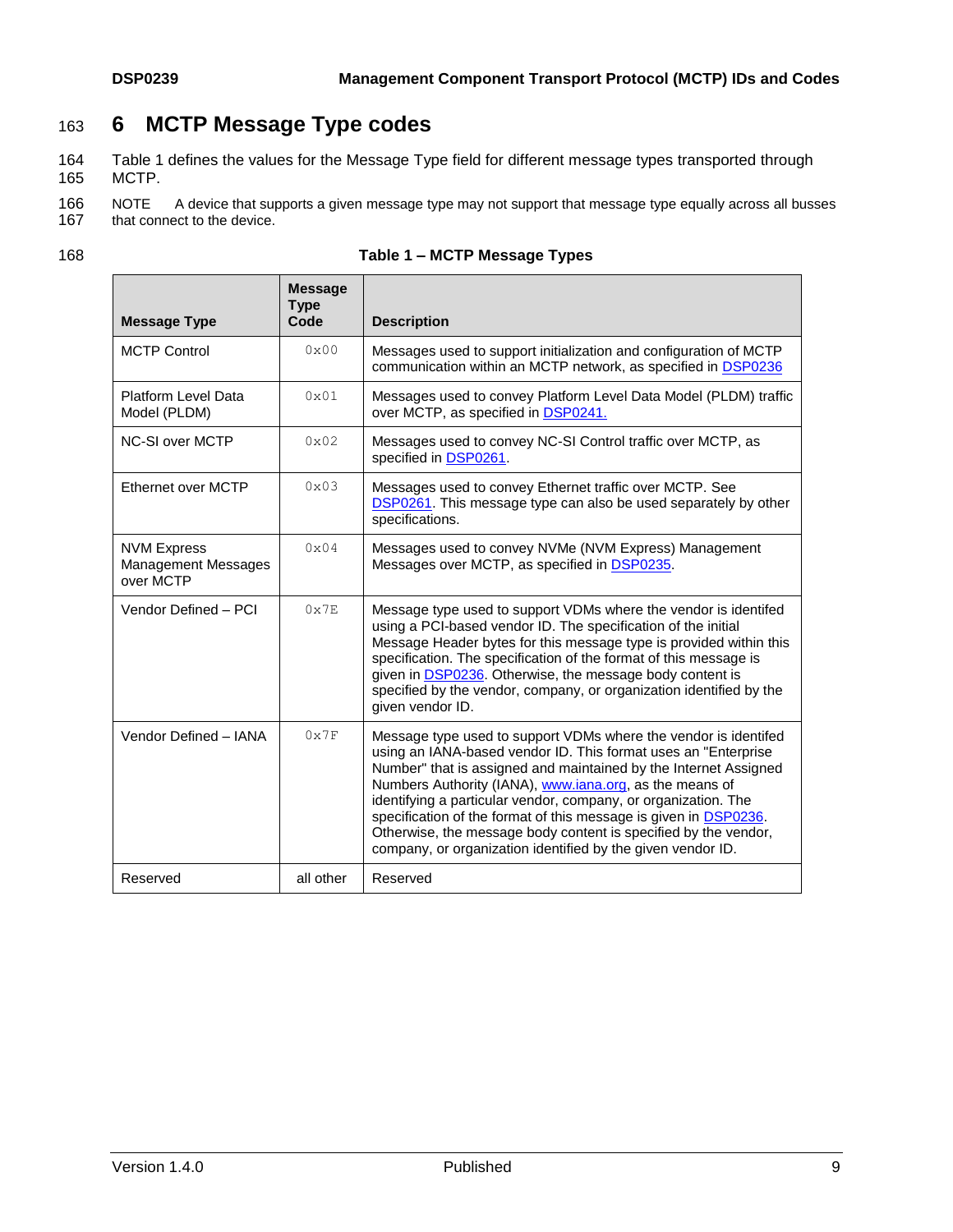# <span id="page-9-0"></span>169 **7 MCTP physical medium identifiers**

170 [Table 2](#page-9-1) defines a set of numbers that correspond to different media types that can be used with MCTP.

171 The identifier is primarily used to identify which physical addressing format is used for MCTP packets on 172 the bus.

### 173 **Table 2 – MCTP physical medium identifiers**

<span id="page-9-1"></span>

| <b>Physical Media Identifier</b>                                                                                                                                                                                     | <b>Description</b>                                                                  |
|----------------------------------------------------------------------------------------------------------------------------------------------------------------------------------------------------------------------|-------------------------------------------------------------------------------------|
| 0x00                                                                                                                                                                                                                 | Unspecified                                                                         |
| 0x01                                                                                                                                                                                                                 | SMBus 2.0 100 kHz compatible                                                        |
| 0x02                                                                                                                                                                                                                 | SMBus $2.0 + I^2C$ 100 kHz compatible                                               |
| 0x03                                                                                                                                                                                                                 | I <sup>2</sup> C 100 kHz compatible (Standard-mode)                                 |
| $0 \times 04$                                                                                                                                                                                                        | I <sup>2</sup> C 400 kHz compatible (Fast-mode)                                     |
| 0x05                                                                                                                                                                                                                 | I <sup>2</sup> C 1 MHz compatible (Fast-mode Plus)                                  |
| 0x06                                                                                                                                                                                                                 | I <sup>2</sup> C 3.4 MHz compatible (High-speed mode)                               |
| 0x07                                                                                                                                                                                                                 | Reserved                                                                            |
| 0x08                                                                                                                                                                                                                 | PCIe 1.1 compatible                                                                 |
| 0x09                                                                                                                                                                                                                 | PCIe 2.0 compatible                                                                 |
| 0x0A                                                                                                                                                                                                                 | PCIe 2.1 compatible                                                                 |
| $0\times 0B$                                                                                                                                                                                                         | PCIe 3.0 compatible                                                                 |
| $0 \times 0 C$ : $0 \times 0 E$                                                                                                                                                                                      | Reserved                                                                            |
| $0 \times 0 F$                                                                                                                                                                                                       | PCI compatible (PCI 1.0,2.0,2.1,2.2,2.3,3.0, PCI-X 1.0, PCI-X 2.0)                  |
| 0x10                                                                                                                                                                                                                 | USB 1.1 compatible                                                                  |
| 0x11                                                                                                                                                                                                                 | USB 2.0 compatible                                                                  |
| 0x12                                                                                                                                                                                                                 | USB 3.0 compatible                                                                  |
| 0x13:0x17                                                                                                                                                                                                            | Reserved                                                                            |
| 0x18                                                                                                                                                                                                                 | NC-SI over RBT (A physical interface based on RMII as defined in<br><b>DSP0222)</b> |
| 0x20                                                                                                                                                                                                                 | KCS <sup>1</sup> / Legacy (Fixed Address Decoding)                                  |
| 0x21                                                                                                                                                                                                                 | KCS <sup>1</sup> / PCI (Base Class 0xC0 Subclass 0x01)                              |
| 0x22                                                                                                                                                                                                                 | Serial Host <sup>2</sup> / Legacy (Fixed Address Decoding)                          |
| 0x23                                                                                                                                                                                                                 | Serial Host <sup>2</sup> / PCI (Base Class 0x07 Subclass 0x00)                      |
| 0x24                                                                                                                                                                                                                 | Asynchronous Serial <sup>3</sup> (Between MCs and IMDs)                             |
| all other                                                                                                                                                                                                            | Reserved                                                                            |
| 1. Keyboard Controller Style Interface - refer to DSP0236.<br>2. Serial Host refers to a register based UART interface.<br>the company of the company of the company of the company of the company of the company of |                                                                                     |

3. Asynchronous Serial refers to an 8–bit asynchronous bi-directional serial transmission media where characters are transmitted independently (i.e., each frame carries 8-bits of data).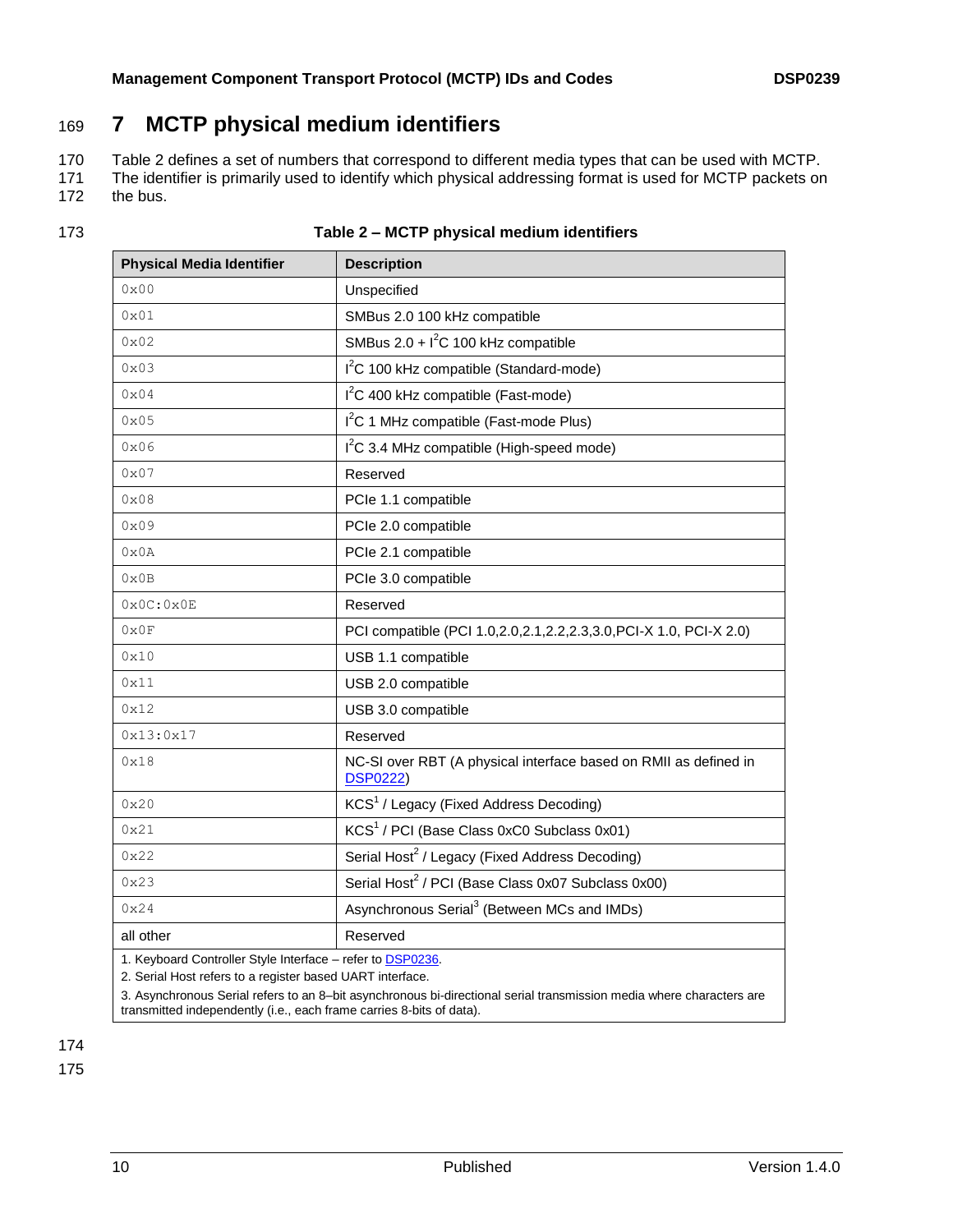# <span id="page-10-0"></span>176 **8 MCTP physical transport binding identifiers**

177 [Table 3](#page-10-1) defines as set of numbers that correspond to different media types that can be used with MCTP.<br>178 The identifier indicates which physical addressing format is used for MCTP packets on the bus. The identifier indicates which physical addressing format is used for MCTP packets on the bus.

### 179 **Table 3 – MCTP physical transport binding identifiers**

<span id="page-10-1"></span>

| <b>MCTP Physical Transport</b><br><b>Binding Identifier</b> | <b>Description</b>                                                                                                                                                                                           |
|-------------------------------------------------------------|--------------------------------------------------------------------------------------------------------------------------------------------------------------------------------------------------------------|
| 0x00                                                        | Reserved                                                                                                                                                                                                     |
| 0x01                                                        | MCTP over SMBus (DSP0237)                                                                                                                                                                                    |
| 0x02                                                        | MCTP over PCIe VDM (DSP0238)                                                                                                                                                                                 |
| 0x03                                                        | Reserved for MCTP over USB                                                                                                                                                                                   |
| $0 \times 04$                                               | MCTP over KCS (DSP0254)                                                                                                                                                                                      |
| 0x05                                                        | MCTP over Serial (DSP0253)                                                                                                                                                                                   |
| $0 \times FF$                                               | Vendor defined<br>NOTE A vendor-defined transport binding must meet the requirements in<br>DSP0236 (in particular, when being bridged to or from standard MCTP<br>transport binding and media combinations). |
| All other                                                   | Reserved                                                                                                                                                                                                     |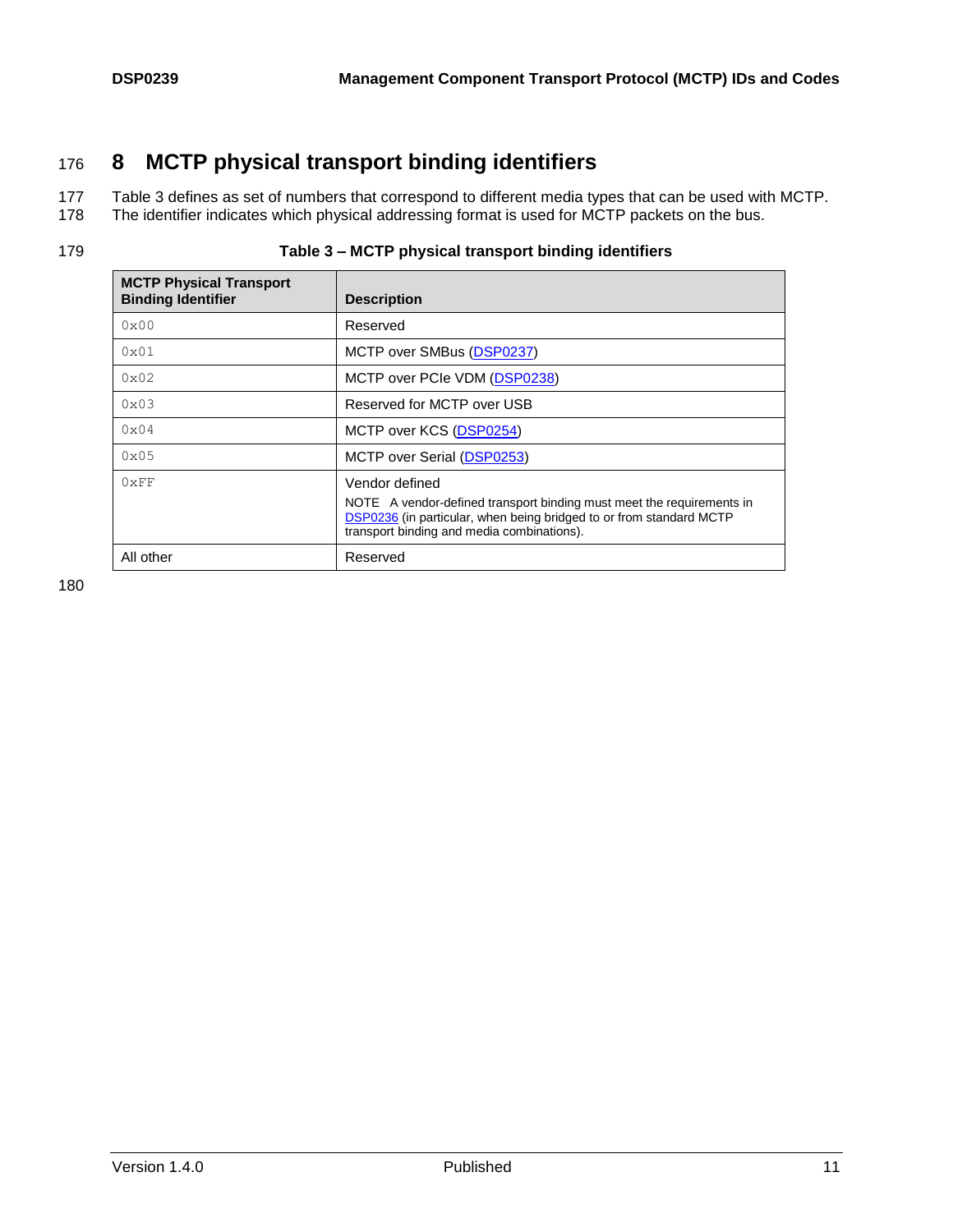## <span id="page-11-0"></span>181 **9 MCTP host interface type identifiers**

182 The SMBIOS specification [\(DSP0134\)](#page-6-8) reserves a range of host interface type identifiers 0x00 through

183 0x3F for use by this specification. [Table 4](#page-11-2) defines a set of numbers that correspond to different MCTP

184 host interface types that can be used with MCTP. The identifier indicates which physical interface to

185 transfer MCTP packets between the host and the management controller.

#### 186 **Table 4 – MCTP host interface type identifiers**

<span id="page-11-2"></span>

| <b>MCTP Host Interface Type</b><br><b>Identifier</b> | <b>Description</b>                                                                                                                                                        |
|------------------------------------------------------|---------------------------------------------------------------------------------------------------------------------------------------------------------------------------|
| 0x00                                                 | Reserved                                                                                                                                                                  |
| 0x01                                                 | Reserved                                                                                                                                                                  |
| 0x02                                                 | KCS: Keyboard Controller Style - refer to <b>Intelligent Platform</b><br><b>Management Interface Specification Section 9 Keyboard Controller</b><br>Style (KCS) Interface |
| $0 \times 0.3$                                       | 8250 UART Register Compatible                                                                                                                                             |
| $0 \times 04$                                        | 16450 UART Register Compatible                                                                                                                                            |
| 0x05                                                 | 16550/16550A UART Register Compatible                                                                                                                                     |
| 0x06                                                 | 16650/16650A UART Register Compatible                                                                                                                                     |
| 0x07                                                 | 16750/16750A UART Register Compatible                                                                                                                                     |
| 0x08                                                 | 16850/16850A UART Register Compatible                                                                                                                                     |
| 0x09:0x3F                                            | Reserved                                                                                                                                                                  |
| all other                                            | Assigned by the SMBIOS specification (DSP0134)                                                                                                                            |

## <span id="page-11-1"></span>187 **10 Host interface protocol identifiers**

188 In earlier versions of this specification, this section contained a table of host interface protocol identifiers.

189 That table has been moved to the description of the Type 42 record of the SMBIOS specification 190 [\(DSP0134\)](#page-6-8) with a version greater than 3.1.0.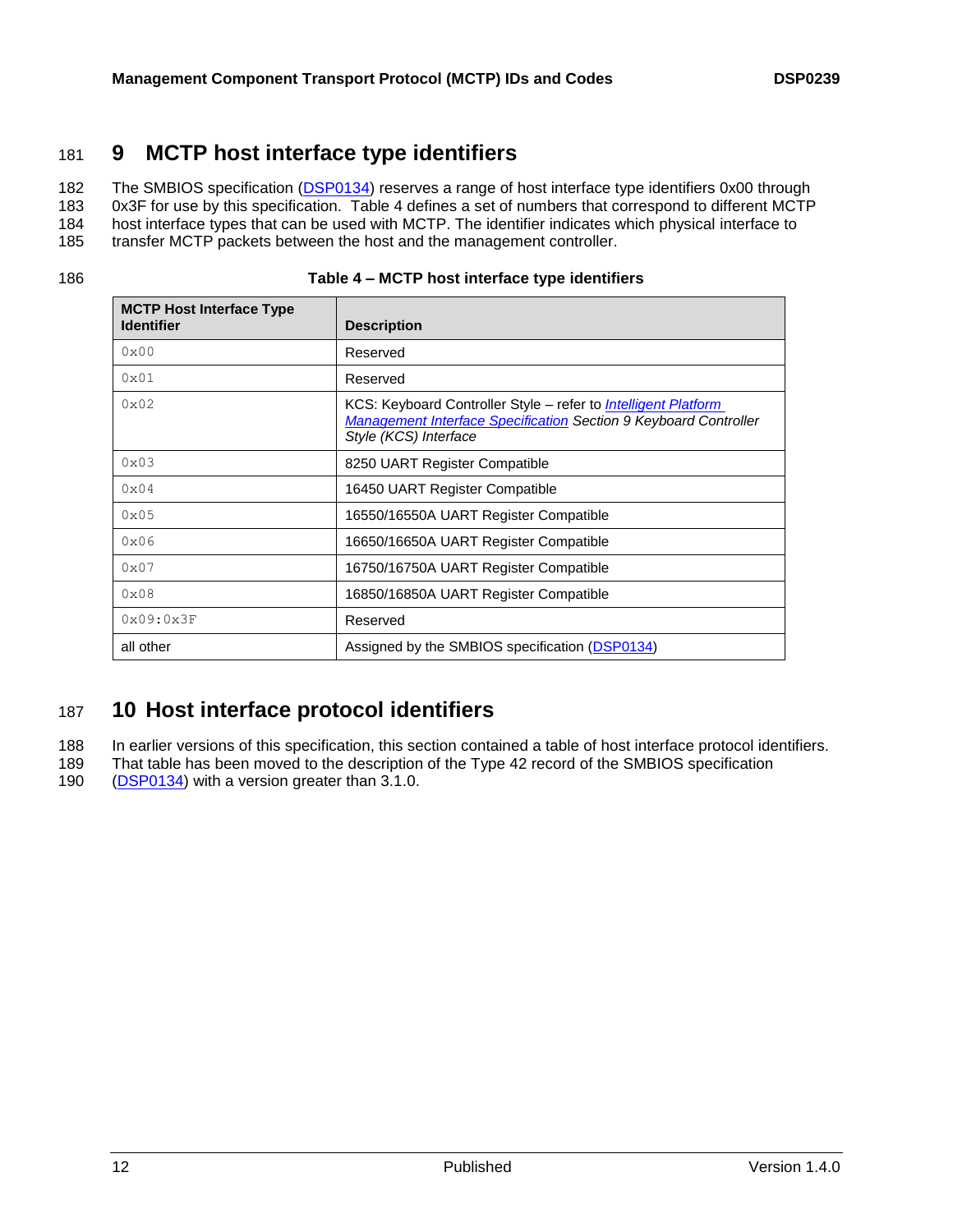<span id="page-12-0"></span>

| 191<br>192<br>193 |                  |                | <b>ANNEX A</b><br>(informative)<br><b>Notation and conventions</b>                                                                                                                                                          |
|-------------------|------------------|----------------|-----------------------------------------------------------------------------------------------------------------------------------------------------------------------------------------------------------------------------|
| 194               | <b>Notations</b> |                |                                                                                                                                                                                                                             |
| 195               |                  |                | Examples of notations used in this document are as follows:                                                                                                                                                                 |
| 196<br>197<br>198 | $\bullet$        | 2:N            | In field descriptions, this will typically be used to represent a range of byte offsets<br>starting from byte two and continuing to and including byte N. The lowest offset is on<br>the left, the highest is on the right. |
| 199<br>200        |                  | (6)            | Parentheses around a single number can be used in message field descriptions to<br>indicate a byte field that may be present or absent.                                                                                     |
| 201<br>202        |                  | (3:6)          | Parentheses around a field consisting of a range of bytes indicates the entire range<br>may be present or absent. The lowest offset is on the left, the highest is on the right.                                            |
| 203<br>204<br>205 |                  | <b>PCle</b>    | Underlined, blue text is typically used to indicate a reference to a document or<br>specification called out in the "Normative References" section or to items hyperlinked<br>within the document.                          |
| 206               |                  | rsvd           | Abbreviation for "reserved." Case insensitive.                                                                                                                                                                              |
| 207<br>208        | $\bullet$        | [4]            | Square brackets around a number are typically used to indicate a bit offset. Bit offsets<br>are given as zero-based values (that is, the least significant bit $[LSb]$ offset = 0).                                         |
| 209<br>210        | ٠                | [7:5]          | A range of bit offsets. The most significant bit is on the left, the least significant bit is<br>on the right.                                                                                                              |
| 211<br>212        |                  | 1 <sub>b</sub> | The lower case "b" following a number consisting of $0s$ and 1s is used to indicate the<br>number is being given in binary format.                                                                                          |
| 213               | $\bullet$        | 0x12A          | A leading " $0x$ " is used to indicate a number given in hexadecimal format.                                                                                                                                                |
| 214               |                  |                |                                                                                                                                                                                                                             |